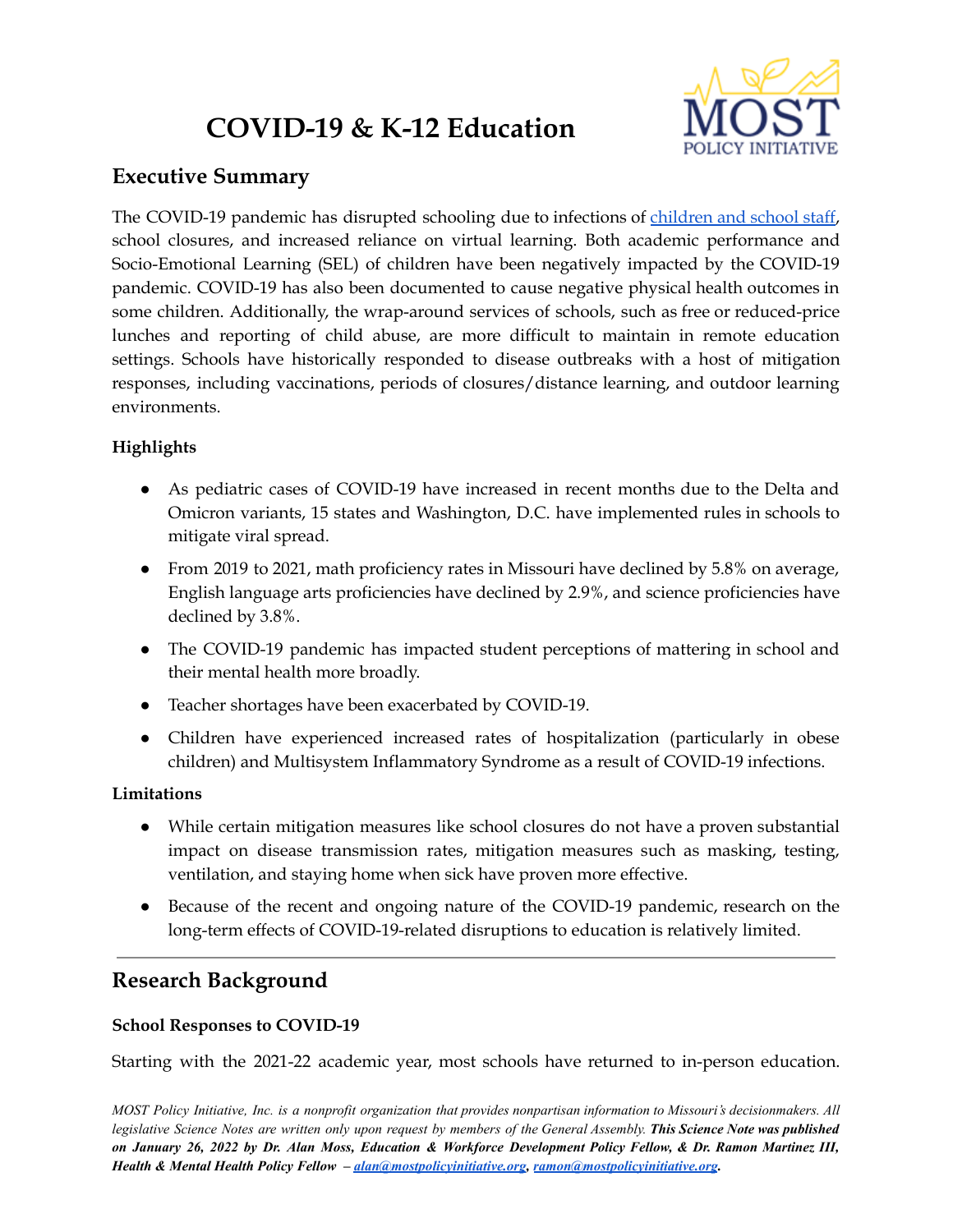However, some schools have instituted temporary closures, isolations of students infected with COVID-19, or delayed returning to in-person learning in early 2022. While school districts, counties, and individual schools across the country have adopted different COVID-19 mitigation strategies throughout the pandemic, as of January 2022, 15 states and the District of Columbia have rules in place at the statewide level for schools that have resumed in-person learning (**Figure 1**). 1



**Figure 1. Map of COVID-19 mitigation requirements in K-12 schools.** Map of states with colors related to whether a state has a schoolwide masking requirement (yellow), a schoolwide mask requirement and vaccination requirements for students and teachers (gray), a schoolwide masking and student vaccination requirement (green), and a schoolwide masking and teacher vaccination requirement (orange). Map made with data from the National Academy for State Health Policy.<sup>1</sup>

In 2021, COVID-19 vaccines have been estimated to have averted the death of roughly 1.1 million Americans. <sup>2</sup> While mandatory COVID-19 vaccinations are not required in Missouri, voluntary uptake of the vaccine, especially in school-age children, has remained low. As of January 2022, 21.6% of Missouri children 5-14 years old and 42.5% of Missouri children aged 15-17 have received two vaccine doses. <sup>3</sup> Missouri has a total vaccination rate of 54%; the nationwide average is 63%. 3

Computer modeling studies have suggested that during influenza outbreaks, school closures may not necessarily limit total cases of influenza in the community, but could reduce the peak number of cases and the subsequent effect on healthcare services. <sup>4</sup> However, many analyses during the COVID-19 pandemic have shown that indoor transmission can be mitigated with consistent mask use. One study of counties during the 2021-2022 school year that implemented universal mask use in the Fall have shown more than a two-fold reduction in pediatric COVID-19 cases compared to counties that did not implement masks.<sup>5</sup> The CDC has recommended the universal use of masks in all school settings, and to consider NIOSH-approved N95 for better protection. 6 In addition, testing, ventilation, handwashing, staying home when sick, contact tracing in combination with quarantine and isolation (5 days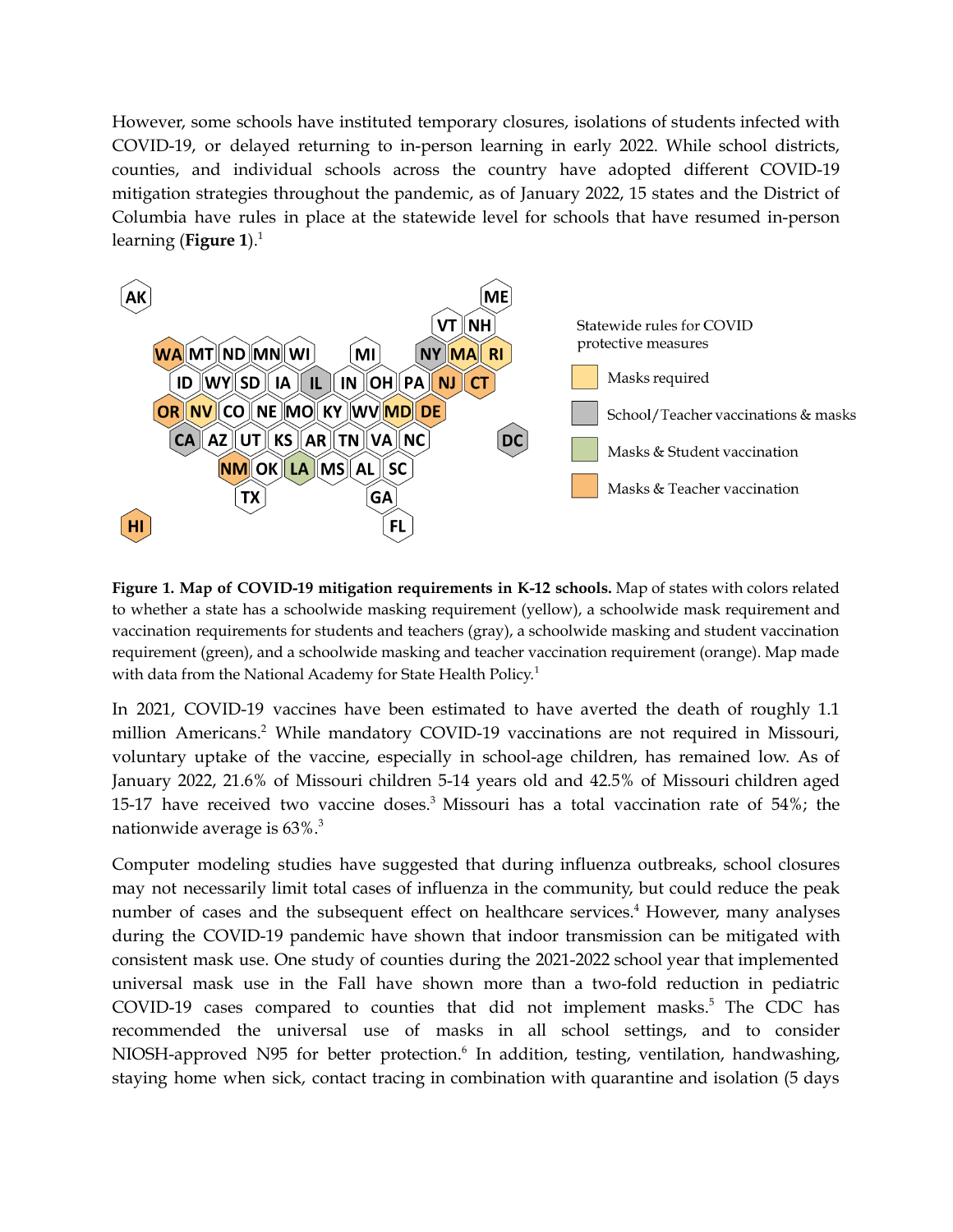for exposures or positive tests), and cleaning and disinfection are also important layers of prevention that the CDC recommends to keep schools as safe as possible. 6

#### Vaccination Requirements in the School Setting

Vaccinations against a variety of infectious agents, including chickenpox, measles, mumps, rubella, diphtheria, and polio, are currently required in the U.S. in various populations and contexts. As of 2020, all 50 states require DTaP/Tdap, MMR, Hib, polio, and chickenpox vaccinations in schools.<sup>7</sup> According to a 2019 policy analysis of 10-year-old children in the U.S., vaccines prevented 40,000 deaths and will prevent 20 million preventable illnesses for the 4.3 million children born in 2009.<sup>8</sup> More than 90% of American children were in compliance with vaccination goals set by the CDC in 2010.<sup>8</sup> However, exemptions from childhood vaccinations are on average 2.31 times higher in states with looser nonmedical exemption rules. $^9$ 

Additionally, childhood vaccinations have been cited as a cost-effective measure, saving \$10.20 in healthcare costs and lost productivity for every dollar spent on immunizations. <sup>8</sup> Smallpox, which was labeled as non-existent in 1980 by the World Health Organization, is one prominent example of a successful childhood vaccination campaign. $^{10}$ 

For more information on the effect on health and transmissibility of COVID-19 and the efficacy and approval process of vaccines to prevent severe disease, see our previously published Science Note: [COVID-19](https://mostpolicyinitiative.org/science-note/covid-19-delta-variant-and-vaccine-efficacy/) Delta Variant and Vaccine Efficacy.

### **The Impacts of COVID-19 on Learning**

### Academic Performance

Test scores have declined during the COVID-19 pandemic both in Missouri and nationwide. In an analysis of student test scores across 12 states, math pass rates have declined 14.2% on average while English Language Arts (ELA) declined 6.3%. <sup>11</sup> Schools that were fully in-person also had lower pass rates in the 2020-21 school year, compared to other years, but their declines in math were smaller than those of schools that were primarily hybrid or distance learning schools (4.1% for math and 3.1% for ELA).

Within Missouri's Department of Elementary & Secondary Education, the Office of College and Career Readiness created a report on changes to academic proficiency rates during the COVID-19 pandemic.<sup>12</sup> Similar to nationwide results, math proficiency rates also declined more than other subjects by 5.8% on average, compared to 2.9% average declines for ELA, and 3.8% average declines for science. Proficiency rates also declined unequally across all groups. Rates declined more for Black (6%) and Hispanic (5%) students compared to White (4%) students. Additionally, students with distanced or virtual learning tended to have lower academic proficiency rates than onsite or hybrid students. Finally, students with less access to computing devices and the internet had higher declines in proficiency rates (see also our Online [Education](https://mostpolicyinitiative.org/science-note/online-education/) Science Note). Because of the recent and ongoing nature of the COVID-19 pandemic, research on the long-term effects of COVID-19-related disruptions on children's education is relatively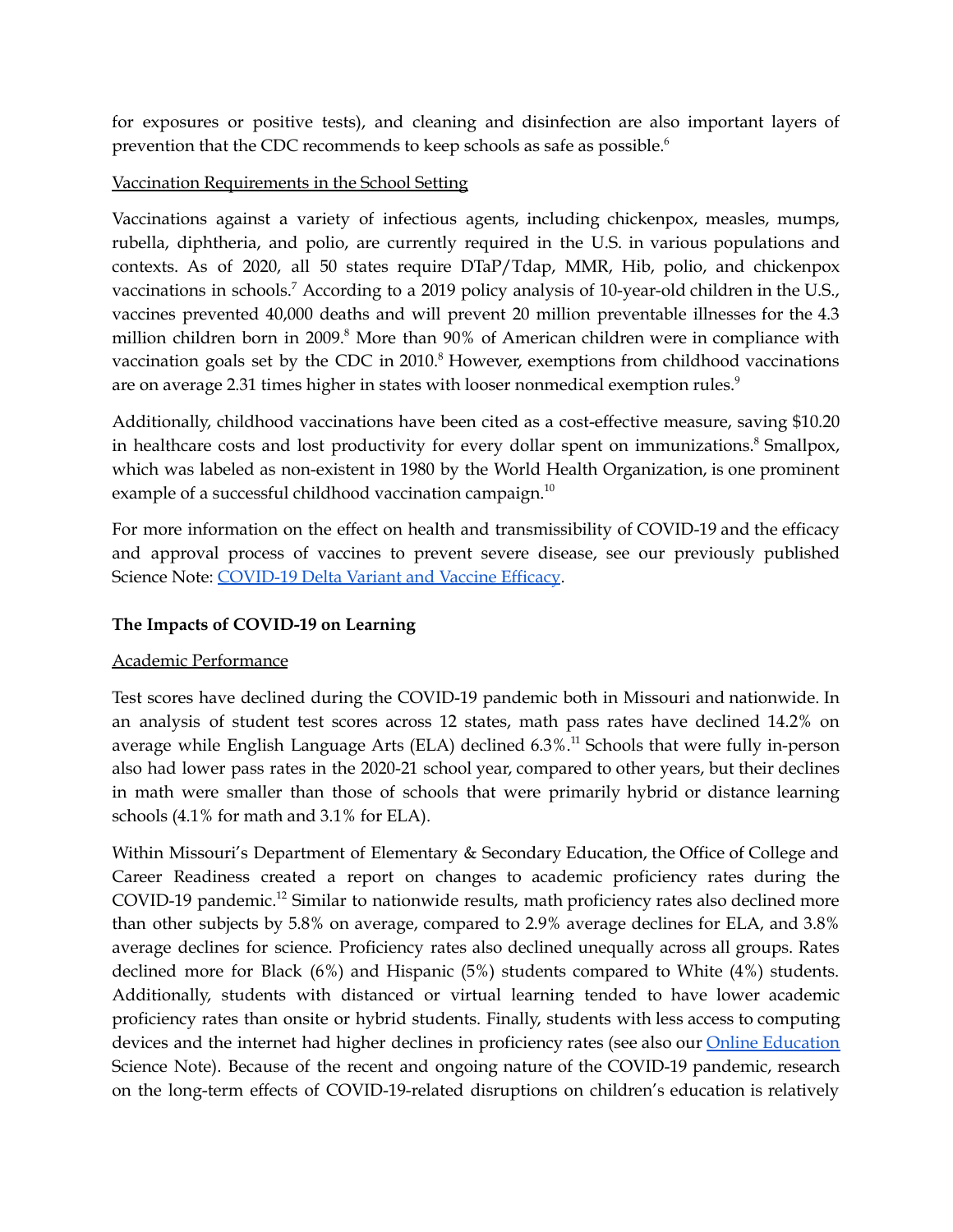limited. Additionally, because schools have often adapted and quickly changed between different teaching modes (e.g., remote, in-person, hybrid) during the pandemic, direct comparison between teaching modes is difficult to control for in studies.

#### Socio-Emotional Learning

There is a broad scientific consensus that socio-emotional learning (SEL) is an important part of children's education in schools and has positive effects on academic performance and behavior.<sup>13</sup> SEL is a broad term for the learning of social, emotional, and behavioral skills such as self-control and interpersonal skills. The impacts of switching from full-time, in-person learning to hybrid and/or distance (i.e., virtual) learning due to the COVID-19 pandemic has made students more socially isolated and impacted their perceptions of mattering (i.e., the feeling of importance to another/group) in school<sup>14</sup> and their mental health more broadly.<sup>15</sup> For more information see our Science Note on [COVID-19,](https://mostpolicyinitiative.org/science-note/covid-19-mental-health-substance-abuse/) Mental Health & Substance Abuse.

Lack of in-person education has also decreased access to the supportive wrap-around benefits of schools including access to nutritious foods through the free or reduced-price school lunch program<sup>16</sup> and the ability of teachers to report abuse. One positive effect of the pandemic has been an apparent decrease in bullying.<sup>17</sup> Socio-emotional learning is possible with remote education and resources for the remote implementation of SEL have been created for teachers, schools, and state-level policymakers.<sup>18</sup> However, research has shown that in-person interaction has significant benefits for children's SEL when compared to remote.<sup>19</sup> COVID-19 can have other impacts on children's SEL aside from disruptions to in-person learning. For example, deaths of family members can have significant negative impacts on children's mental health and lead to behavioral problems. 20

#### Teacher Shortages

Schools have seen severe shortages of teachers, substitute teachers, and staff due to COVID-19 infections. Missouri already had a shortage of teachers before the pandemic, with the pre-pandemic retention rate of teachers being less than 50% over 5 years.<sup>21</sup> Additionally, 27% of surveyed Missouri teachers are considering leaving the profession due to COVID-19. The most common reason teachers gave for considering leaving the profession and the biggest challenge administrators report for teacher recruitment is low teacher pay. For more information see Science Note on Teacher [Recruitment](https://mostpolicyinitiative.org/science-note/teacher-recruitment-retention/) & Retention.

### **The Effects of COVID-19 on Child Health**

While the original strain of COVID-19 had lower case and hospitalization rates amongst children, the rise of Delta and Omicron variants have increased the case and hospitalization rates in children.<sup>22</sup> Since the appearance of the Omicron variant in November 2021, pediatric COVID cases have escalated nearly five-fold, with holiday gatherings and low vaccination rates amongst this age group likely being contributing factors.<sup>22</sup> As of January 2022, 150,000 cases of COVID-19 in children have been reported, and an additional 44,000 probable cases have been identified based on antigen testing.<sup>3</sup>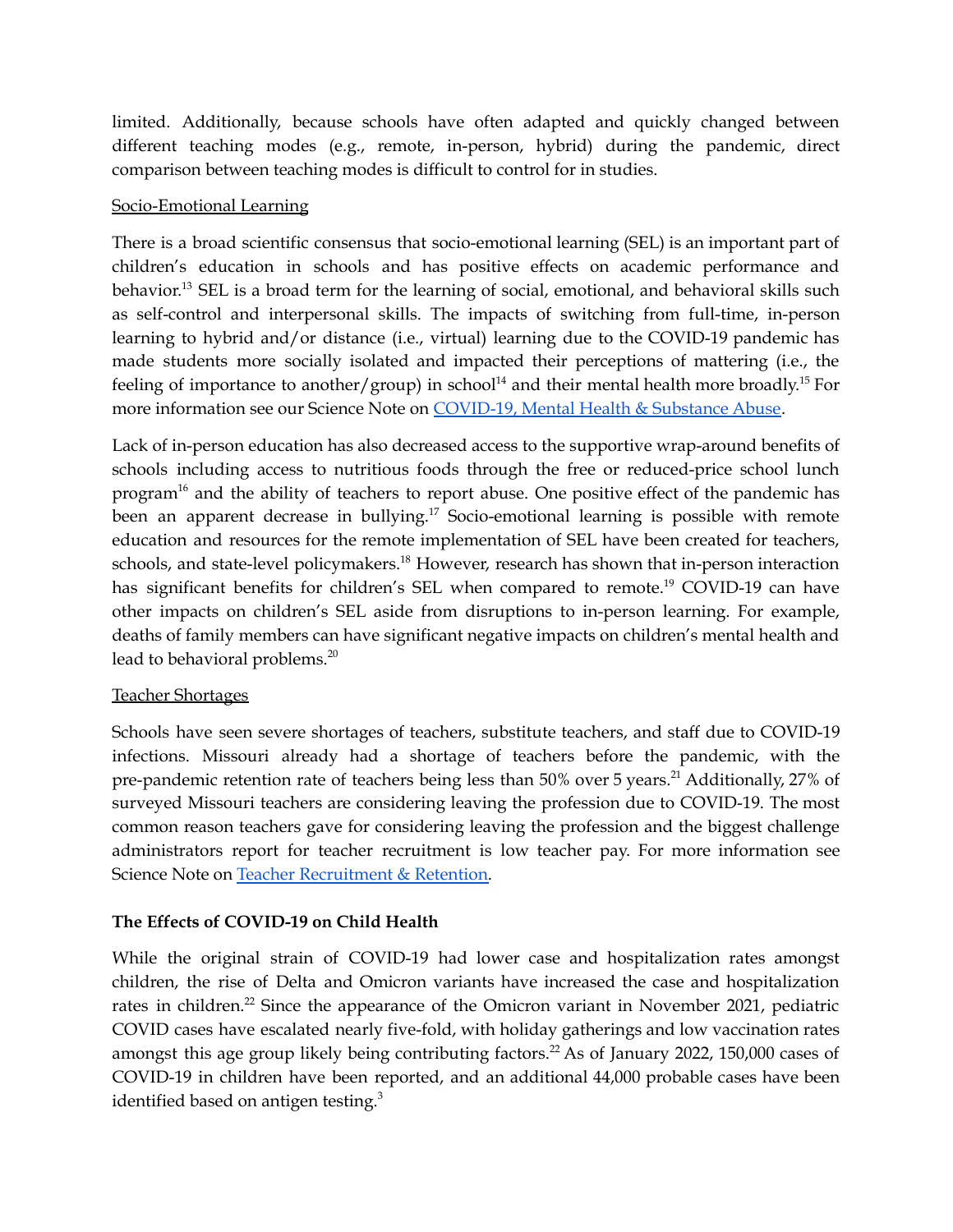Hospitalizations among the 5-11 year old cohort rose ten-fold during the spring and summer of 2021, when the Delta variant became the dominant strain and vaccinations were still not approved for children.<sup>22</sup> Further, Multisystem Inflammatory Syndrome (MIS-C), a condition that has been characterized in children as a hyperinflammatory, post-infection syndrome observed between 2-6 weeks after initial infection, was shown to be reduced by 91% with the initial two doses of the Pfizer-BioNTech COVID-19 vaccine—the only pediatric approved vaccine, currently.<sup>23</sup> Additionally, only 5% of children admitted with severe MIS-C in the study were vaccinated for COVID-19.<sup>23</sup> Given that 74.9% of children in Missouri do not meet current activity recommendations (see our previous note on the [Landscape](https://mostpolicyinitiative.org/science-note/landscape-of-obesity-in-missouri/) of Obesity in Missouri), obesity may present as an additional comorbidity relevant to Missouri.<sup>24</sup> One study found that two-thirds of pediatric patients admitted for COVID-19 hospitalization were obese.<sup>25</sup>

#### **References**

- 1. Gould, Z., & Hasan, A. (2022). States Address School Vaccine Mandates and Mask Mandates, <https://www.nashp.org/covid-19-action-center/back-to-school/>
- 2. Schneider, E. C., Shah, A., Sah, P., Moghadas, S.M., Vilches, T., Galvani, A. (2021). The U.S. COVID-19 Vaccination Program at One Year: How Many Deaths and Hospitalizations Were Averted?,

<https://www.commonwealthfund.org/publications/issue-briefs/2021/dec/us-covid-19-vaccin ation-program-one-year-how-many-deaths-and>.

- 3. COVID-19 Vaccinations in Missouri, (2022). <https://health.mo.gov/living/healthcondiseases/communicable/novel-coronavirus/data/pub lic-health/vaccine.php/>
- 4. Jackson, C., Mangtani, P., Hawker, J., Olowokure, B. & Vynnycky, E. (2014). The Effects of School Closures on Influenza Outbreaks and Pandemics: Systematic Review of Simulation Studies. PLoS One 9, e97297, doi:10.1371/journal.pone.0097297
- 5. Budzyn, S. E. et al. (2021).Pediatric COVID-19 cases in counties with and without school mask requirements—United States, July 1–September 4, 2021. Morb. Mortal. Weekly Rep. 70, 1377
- 6. Guidance for COVID-19 Prevention in K-12 Schools, (2022). <https://www.cdc.gov/coronavirus/2019-ncov/community/schools-childcare/k-12-guidance.h tml> .
- 7. State Laws and Mandates by Vaccine, (2021). <immunize.org/laws/>.
- 8. ASTHO Immunization Resource Guide, (2020). <https://www.astho.org/Immunization-Resource-Guide/>
- 9. Omer, S. B., Richards, J. L., Ward, M. & Bednarczyk, R. A. (2012). Vaccination Policies and Rates of Exemption from Immunization, 2005–2011. New England Journal of Medicine 367, 1170-1171, doi:10.1056/NEJMc1209037
- 10. Meyer, H., Ehmann, R. & Smith, G. L. (2020). Smallpox in the Post-Eradication Era. Viruses 12, doi:10.3390/v12020138.
- 11. Halloran, C., Jack, R., Okun, J.C., & Oster, E. (2021) Pandemic Schooling Mode and Student Test Scores: Evidence from US States. *National Bureau of Economic Research.* Working Paper: 29497. doi: 10.3386/w29497. <https://www.nber.org/papers/w29497>
- 12. Hinds, T., Washer, B., & Sireno, L. (2021) *Report on the 2020-21 Missouri Assessment Program Grade-Level and End-of-Course Preliminary Statewide Results in English Language Arts, Mathematics,*